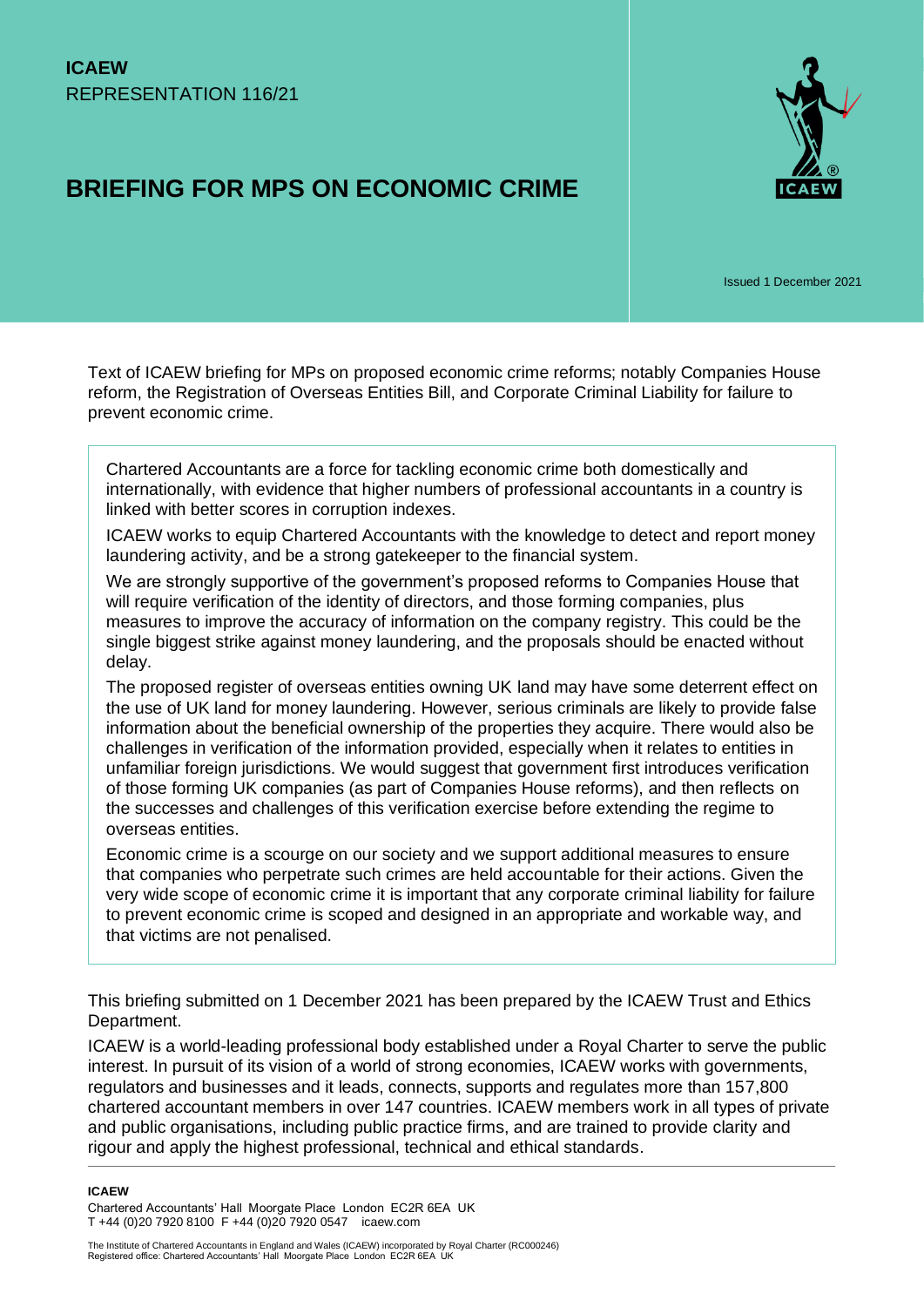# **COMPANIES HOUSE REFORM**

- 1. The proposed reforms to Companies House, referred to as 'Corporate Transparency and Register Reform' have three main aims, broadly to:
	- Strengthen the powers of Companies House to query and reject filings;
	- Increase the accuracy of the information on the company register;
	- Reduce the abuse of personal information that is held on the register.
- 2. Some of the headline proposals include:
	- Verification of identity of individuals forming companies and being appointed as directors;
	- Powers for Companies House to query and reject information over which it has concerns, or for entities assessed as high risk;
	- Option for individuals to have certain sensitive personal data suppressed on the register for example if they consider they are at risk of fraud or other harm; and an easier route to get false information about individuals and companies corrected or removed.

### **Benefits of the reforms**

- 3. The key benefits of the reforms fall under the following areas:
	- Enterprise the Companies House register is used extensively by business, to research suppliers, competitors, and potential business partners. Having a reliable and up to date register means the value of the information to UK business is enhanced. Government estimate that the current economic value of the register is £3 billion per annum, so improvements to the register will boost its value further.
	- Economic Crime the proposed reforms will tackle the use of UK companies to perpetrate fraud and wider economic crime.
	- National Security and anti-corruption the reforms will help to tackle criminal and corrupt actors who use opaque companies to abuse the UK financial system and corporate framework.

#### **Accountancy sector views**

- 4. An economic crime lead at a large accountancy firm described the proposed Companies House reforms as the 'single biggest strike against money laundering'.
- 5. ICAEW has said for many years that the ability of anyone to form a UK limited company (often in 10 minutes for £12) with no requirement to prove who they are is a huge gap in our country's money laundering defences. We strongly support the reforms that will close this loophole.
- 6. Increasing the accuracy and reliability of the information on the Companies House register will also provide greater comfort to accountants and other professionals over who they are seeking to do business with, reducing the risk of taking on clients involved in wrongdoing.
- 7. The accountancy sector is a victim of wide-ranging frauds related to the Companies House register:
	- Companies falsely claim to have had their accounts prepared by, or audited by, a firm of Chartered Accountants. These companies seek to misuse the good reputation of our firms to lend false credibility to their financial statements.
	- Companies are frequently set up using the registered office address of Chartered Accountancy firms without permission. This 'squatting' at our firms' addresses is done to strengthen the perception of trustworthiness of the company, and it often done by criminals looking to perpetrate fraud against investors or consumers.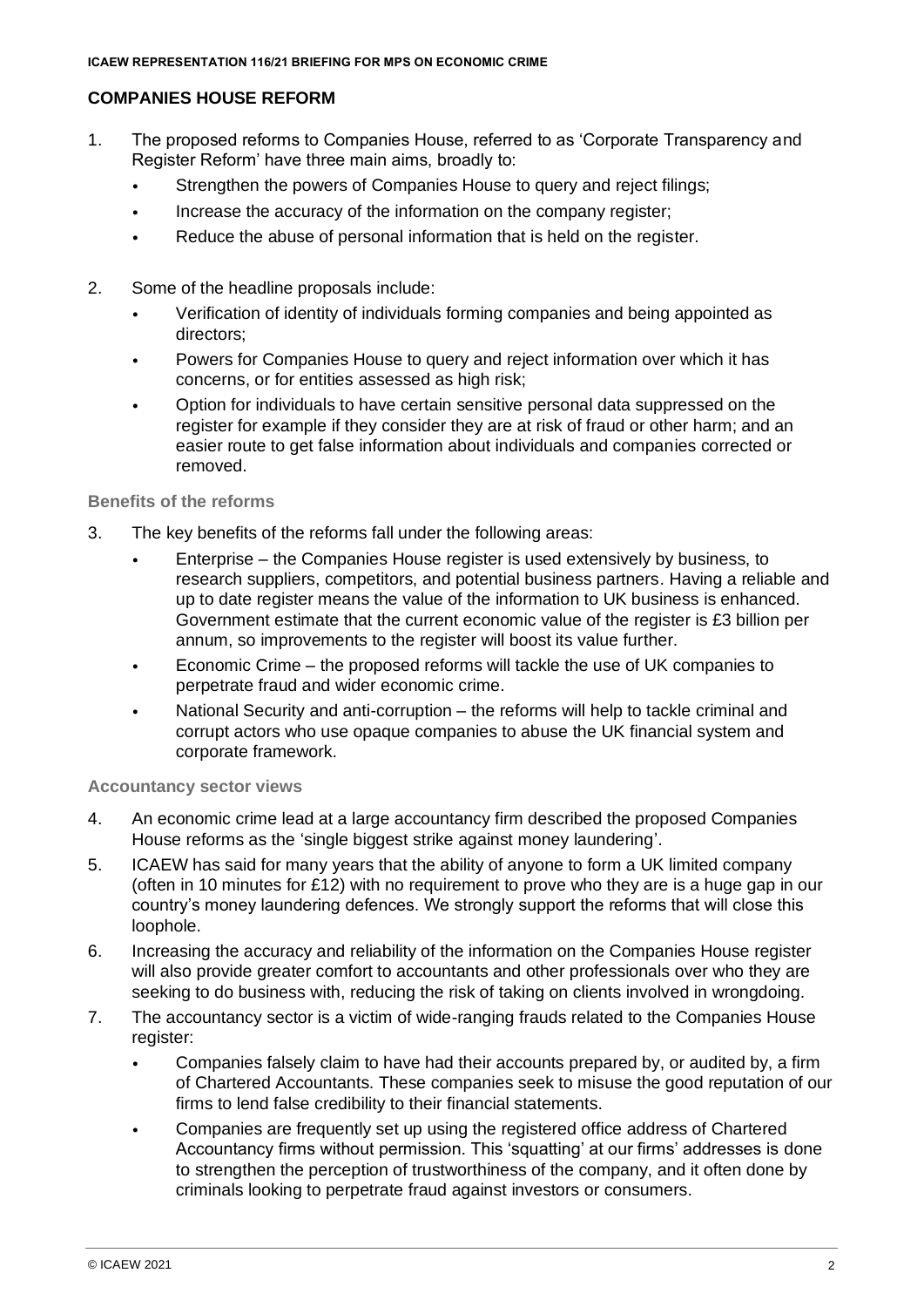#### **ICAEW REPRESENTATION 116/21 BRIEFING FOR MPS ON ECONOMIC CRIME**

8. At present it is very difficult for our firms to get this fraudulent information removed from the Companies House register, and often a court process is involved. There is a real risk to consumers of being misled by inaccurate and fraudulent information about a company's link to a Chartered Accountancy firm.

# **Challenges – progress and funding**

- 9. There has been extensive work done by government and Companies House themselves in recent years on the reforms that need to be made. It is crucial that momentum is not lost – due to other government priorities relating to EU withdrawal, covid, and Audit and Corporate Governance Reform there is a real danger that the much-needed reforms to Companies House will slip down the legislative agenda. There is a clear way forward in terms of the policies to achieve reform, but legislation must be brought to parliament before actions can be progressed.
- 10. There is also the question of funding: comprehensive system upgrades will be needed at Companies House, and their resourcing needs/running costs need to increase substantially to enable Companies House to perform the envisaged wider role.
- 11. We are pleased to see that the recent spending review announced HM Treasury will provide BEIS with £63 million over the Spending Review period to support reform of Companies House. It is essential that this funding is delivered without delay.

# **REGISTRATION OF OVERSEAS ENTITIES**

- 12. The stated policy aim of the registration of overseas entities bill is to prevent and combat the use of land in the UK for the purpose of money laundering or investing illicit funds. We believe that the establishment of the proposed register may have some deterrent effect on these activities. We would caution however that serious criminals intent on using the UK property market for these purposes are likely to provide false information in relation to the beneficial ownership of the properties they acquire. There would be challenges in verification of the information provided, especially when it relates to ownership vehicles in unfamiliar foreign jurisdictions.
- 13. While the registration of overseas entities could form part of the UK's money laundering defences, we would suggest that government first introduces verification of those forming UK companies (as part of Companies House reforms), and then reflects on the successes and challenges of this verification exercise before extending the regime to overseas entities.
- 14. There is a risk that the proposed register would have a dampening effect on overseas investment into the UK property market. To minimise this, the registration process needs to be simple, efficient and low cost. We are concerned that the potential criminal sanctions proposed for administrative oversights may be too heavy handed.
- 15. Of concern to legitimate investors is the public disclosure element of the proposed register which could include a wide range of personal data. By way of just one example, many high net worth individuals that our members have advised are extremely concerned about personal security, both on their own behalf and also for family members. Law enforcement access to the register would be a proportionate use of the data, but we would query the both the necessity and the value in making the full details of such registers public.
- 16. There may be further clarity needed on which entities would become registrable on the proposed register. While the conditions are appropriate for UK entities, we question how easily these conditions can be transposed for some overseas entities with different ownership structures, and subject to different legislative systems. This may lead to uncertainty in foreign jurisdictions as to who should be registered, and clarifying guidance may be required for a number of types of overseas corporate vehicle.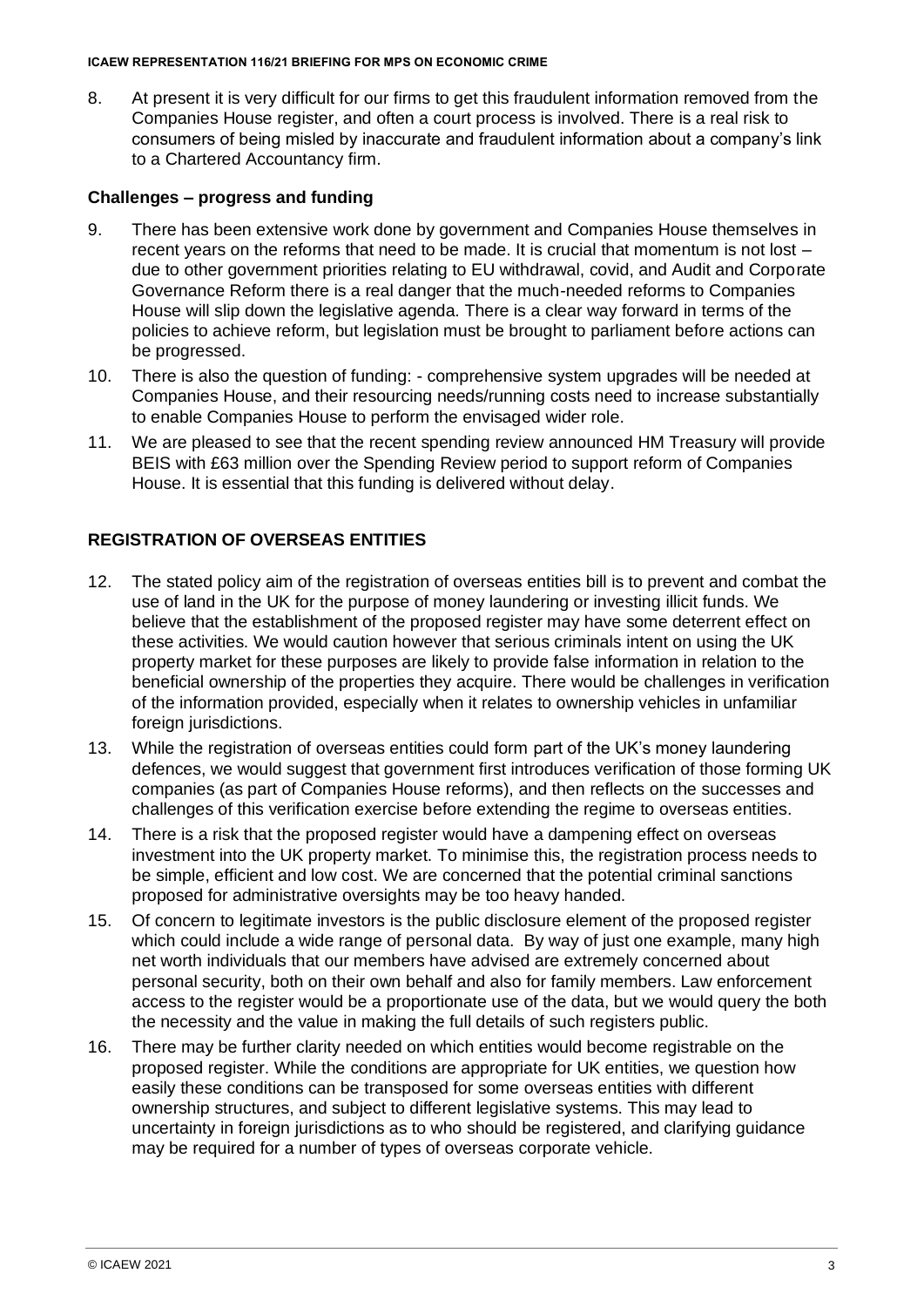# **CORPORATE CRIMINAL LIABILITY FOR FAILURE TO PREVENT ECONOMIC CRIME**

- 17. Public trust in business has been damaged by corporate scandals in recent years. There is a perception that large companies and their personnel are not held accountable for their actions and that criminal law sanctions are more readily applied to private individuals than to those involved in a business capacity even where the conduct involved is of a similar nature. These perceptions risk not only damaging the reputation of business but also trust in the criminal justice system. We therefore support some additional measures to ensure that companies are held accountable for their actions, but it is important that these are scoped and designed in an appropriate and workable way.
- 18. 'Failure to prevent offences' are suited to specific offences so that specific prevention systems can be implemented. We note that the failure to prevent bribery and tax evasion measures have been successful in that they have increased the focus of corporates on having sufficient measures (eg, adequate procedures under the Bribery Act) in place to prevent these crimes. However, bribery and tax evasion are both relatively narrow offences compared to fraud and economic crime, and compliance has been fairly easy for most businesses.
- 19. Fraud is not limited to manipulation of statutory accounts something which it may be foreseeable to prevent through adequate controls and procedures.
- 20. The wide-ranging nature of economic crime means that it may be entirely impractical for a business to be able to prevent the crime from taking place. For example, how will a bank prevent a customer from depositing dirty money into an account as a result of the customer becoming a money mule? While the bank can comply with applicable regulations on cash deposits (eg, client due diligence) and take action once suspicions of the criminal activity have been identified, it is hard to see how the bank could have prevented the economic crime in the first place. If failure to prevent all economic crime were to be included within corporate criminal liability, then further thought would be needed on how this would increase protection to society, and how the law would be capable of implementation on a practical basis.
- 21. Those businesses which are in the regulated sector for the Money Laundering Regulations (such as banks, accountants and lawyers) already have extensive obligations to mitigate the risk of their facilities being abused by third parties for economic crime, and to report knowledge or reasonable grounds for suspicion of such crimes. It could be considered whether this regime should be extended to other businesses which are not currently in the scope of the Money Laundering Regulations, albeit in a modified way. This would be a regulatory alternative to criminal liability.
- 22. If corporate criminal liability for failure to prevent economic crime were introduced, the scope would need to be set very carefully. Particular types of economic crime could be specified. These offences may not all be obvious 'economic crimes' as such but they are crimes that may result in the proceeds of crime (and so potential money laundering offences) eg:
	- offences in relation to wildlife;
	- environmental crimes (eg, developers damaging protected trees and other offences which are currently seen as part of the cost of doing business); and
	- modern slavery.

These are crimes where there is a public interest in ensuring that corporates are behaving in both a legal and responsible way, and where there would be justified public outrage if a company were not held accountable for conducting or enabling such activity.

23. For a company to be liable under the Bribery Act, it is a requirement that the person who commits the offence intends for the company to benefit. If the failure to prevent approach is extended to economic crime, it will be important that it applies only where the relevant company is a perpetrator (companies are often victims of economic crime, not perpetrators). In general, it would seem unjust that if a business fell victim to fraud, that it would also receive a penalty for having inadequate controls to prevent the fraud from taking place.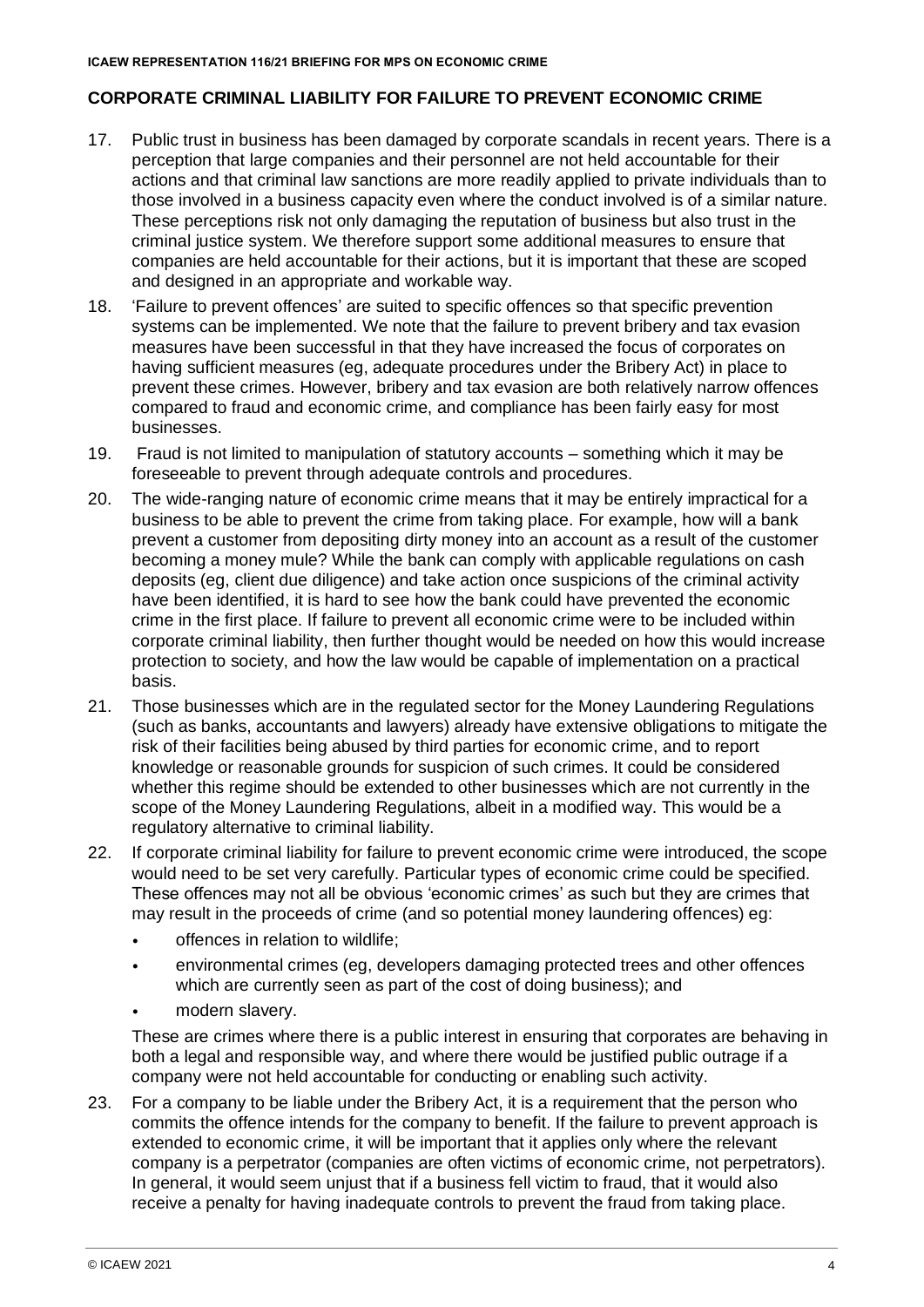# **ICAEW'S ROLE AS A REGULATOR**

- 24. Chartered accountants are a force for tackling economic crime both domestically and internationally, with evidence that higher numbers of professional accountants in a country is linked with better scores in corruption indexes.
- 25. It is vital for regulated professions and organisations to be vigilant, understand who they are doing business with and report suspicious activities.
- 26. ICAEW is the largest accountancy professional body anti-money laundering supervisor in the UK, supervising around 11,000 firms.
- 27. We protect the public interest by making sure ICAEW's firms, members, students and affiliates maintain the highest standards of professional competency and conduct.
- 28. ICAEW's regulatory and disciplinary roles are separated from ICAEW's other activities so that we can monitor, support or take steps to ensure change if standards are not met. These roles are carried out by the Professional Standards Department and overseen by the independent ICAEW Regulatory Board (IRB).
- 29. Our role is to:
	- **authorise** ICAEW firms, members and affiliates to undertake work regulated by law: audit, local audit, investment business, insolvency and probate;
	- **support** the highest professional standards in general accountancy practice through our Practice Assurance scheme;
	- **provide** robust anti-money laundering supervision and monitoring;
	- **monitor** ICAEW firms and insolvency practitioners to ensure they operate correctly and to the highest standards;
	- **investigate** complaints and hold ICAEW firms and members to account where they fall short of standards;
	- **respond** and comment on proposed changes to the law and regulation; and
	- **educate** through guidance and advice to help stakeholders comply with laws, regulations and professional standards.

## **ICAEW AND HMRC AML TRAINING FILM**

- 30. ICAEW and HMRC have co-produced a new Anti-Money Laundering training film that will launch in January 2022.
- 31. All Too Familiar is a 16-minute high-quality drama film which explores the degree of trust still placed in personal and professional relationships and whether trust is enough in the fight against economic crime.
- 32. This educational film aims to challenge mindsets and provoke discussion on the need for greater professional scepticism when faced with potential money laundering risks.
- 33. Following the launch, the film will initially be made available to ICAEW member firms and HMRC supervised businesses. Then ICAEW and HMRC will license the film to other UK and international supervisory bodies.
- 34. All Too Familiar will be supplemented by training materials which allow firms/businesses to facilitate training sessions with their staff and enable viewers to examine the hypothetical situations in detail.
- 35. Through this collaboration, ICAEW and HMRC are working to reduce the likelihood of accountants effectively becoming enablers or facilitators as part of their professional role.